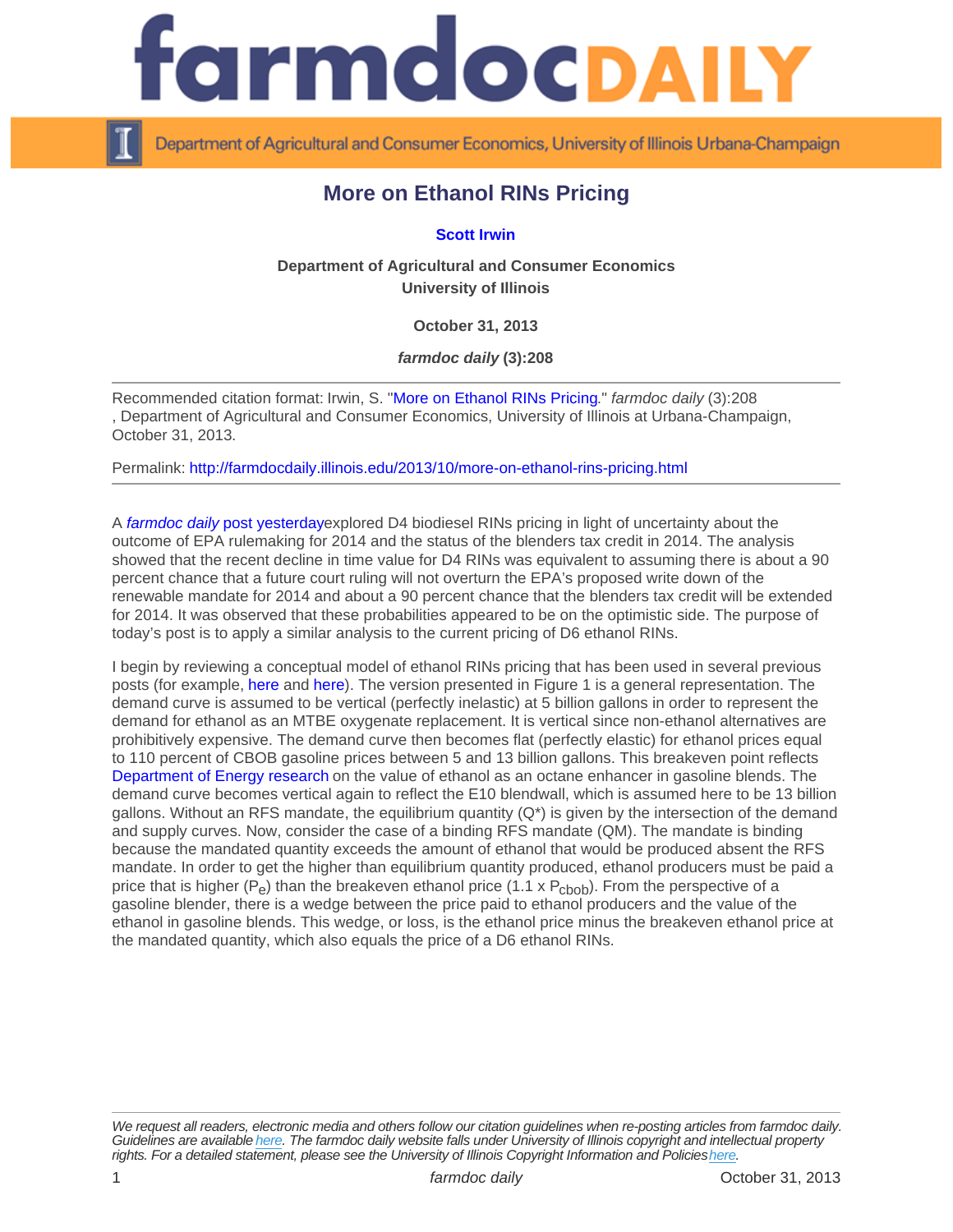Figure 2 presents the same conceptual model with some modifications to better reflect conditions in the ethanol and gasoline markets in recent years as well as alternative RFS renewable mandate levels for 2014. The intersection of market supply and demand in this case results in an equilibrium quantity of 13 billion gallons, equal to the E10 blendwall, and an ethanol purchasing price (Pe) for blenders below the breakeven value of the ethanol (1.1 x  $P_{\rm{choh}}$ ) in gasoline blends. Because the blending margin for ethanol is positive the price of a D6 ethanol RINs is zero. Recalling Figure 1, a D6 RINs will only have a positive value if the blending margin is negative. Now consider the impact of the two alternative RFS renewable mandates for 2014. If the mandate is 13 billion gallons, as proposed in the [recently leaked EPA rules,](http://www.reuters.com/article/2013/10/11/us-ethanol-blendwall-analysis-idUSBRE99A09420131011) then the mandate is technically non-binding and D6 ethanol RINs will still have a zero value. However, if the mandate is 14.4 billion gallons, as given in the RFS2 statutes, the "renewable gap" of 1.4 billion gallons (14.4 – 13) effectively becomes an additional biodiesel mandate (see the analysis [here\)](http://farmdocdaily.illinois.edu/2013/07/rins-gone-wild.html) and the price of D6 ethanol RINs equals the price of D4 biodiesel RINs.

The model presented in Figure 2 predicts an interesting dynamics with regard to D6 ethanol RINs prices. For RFS renewable mandate levels less than or equal to 13 billion gallons, the D6 price is zero. Using an options market analogy, the "intrinsic" value of the D6 RINs is zero and the "option" is "out-of-the-money" because the ethanol blending margin is positive. The D6 may still have a small positive "time" value to reflect the chance that blending margins at some point in the future could turn negative. Figure 3 demonstrates that blending margins for ethanol since 2008 have indeed been positive with the exception of a few brief periods. Note that the blending margin in Figure 3 is computed as:  $1.1 \times$  CBOB price –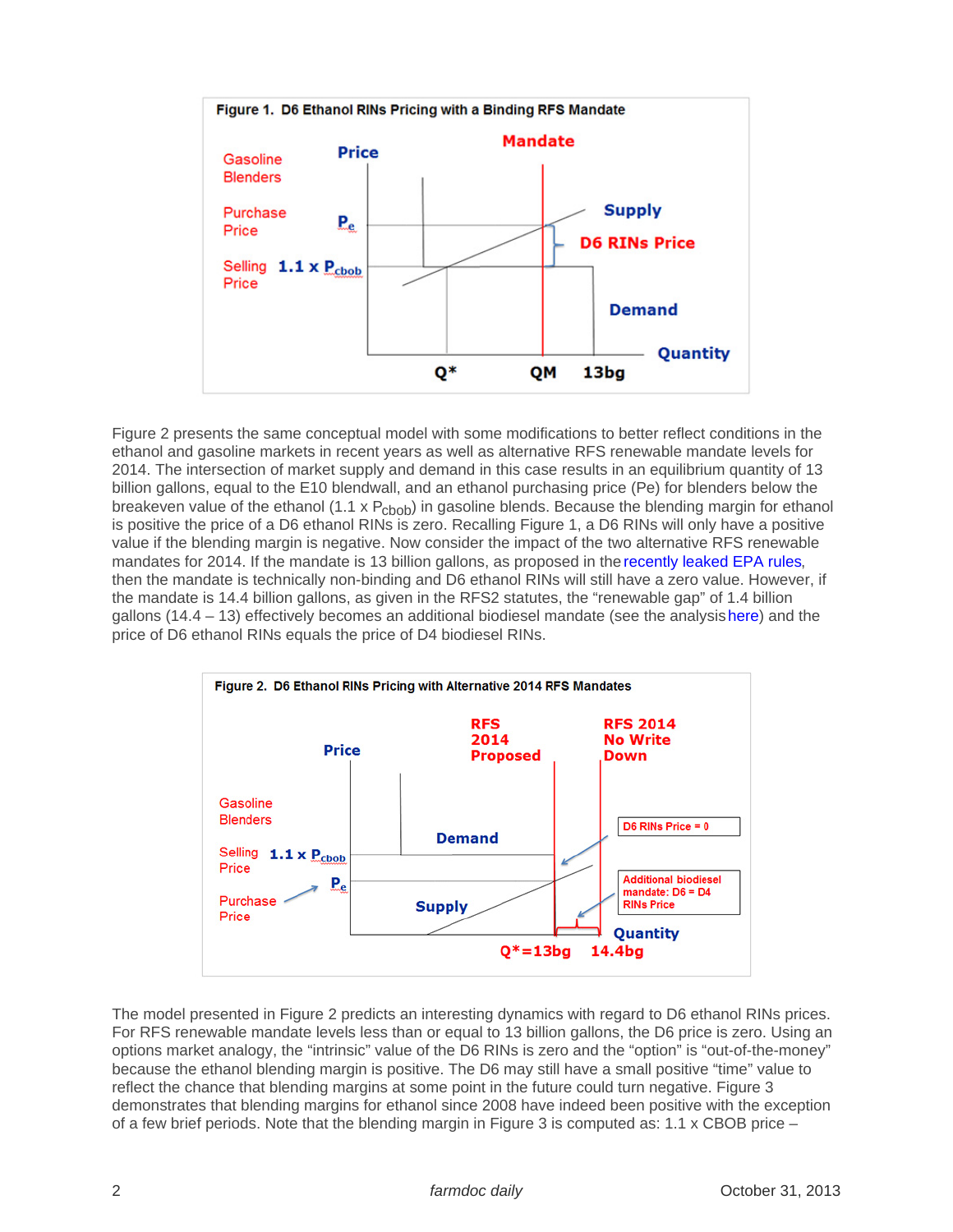ethanol price. It is especially interesting to observe that blending margins have remained strongly positive throughout 2013, which would seem to imply D6 RINs prices near zero. However, as shown in Figure 2, if the RFS renewable mandate exceeds 13 billion gallons the D6 RINs price switches to being determined by the D4 RINs price because there is a gap between the RFS renewable mandate and the E10 blendwall. In this model the only way to fill the gap and fully comply with the renewable mandate is by blending biodiesel, which is a higher nested biofuel in terms of RFS compliance. Figure 4 provides compelling evidence that these dynamics have played out as predicted in RINs markets during 2013. D6 prices were very close to zero through 2012, consistent with positive ethanol blending margins, but once the calendar turned to 2013 and the RFS renewable mandate exceeded the E10 blendwall, D6 prices rose (spectacularly) to the level of D4 prices. Of course, the precipitous decline in both D6 and D4 RINs prices since last summer is equally interesting. A [recent post](http://farmdocdaily.illinois.edu/2013/10/whats-behind-the-plunge-in-rin.html) explores what may have been behind the plunge. The question I will explore in the remainder of today's post is whether the decline was possibly overdone.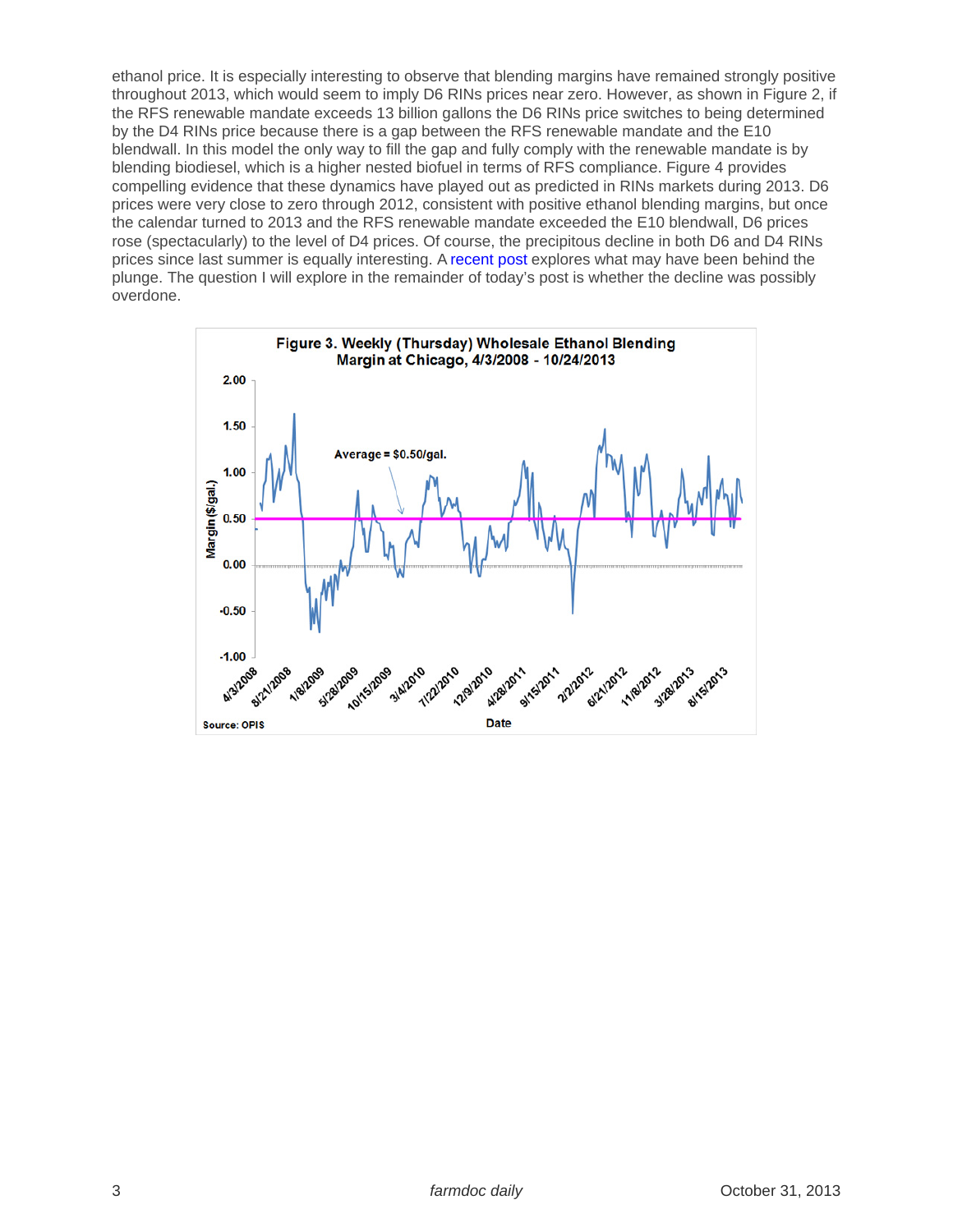The previous analysis indicates there is a binary nature to the valuation of D6 ethanol RINs. If the EPA goes ahead with the proposal to write down the renewable mandate from 14.4 to 13 billion gallons in 2014 and that rulemaking survives a challenge in court by biofuels groups, then the intrinsic value of a D6 RINs is zero. However, if a court eventually overturns the EPA rulemaking, then the value of a D6 RINs would be determined by the value of a D4 biodiesel RINs. To further complicate matters, D4 RINs values are directly related to whether the blenders tax credit is extended for 2014. Fortunately, we can use the same 2 x 2 joint probability approach as [we did yesterday for biodiesel](http://farmdocdaily.illinois.edu/2013/10/more-on-biodiesel-rins-pricing.html) to work through the different scenarios and project ethanol RINs prices.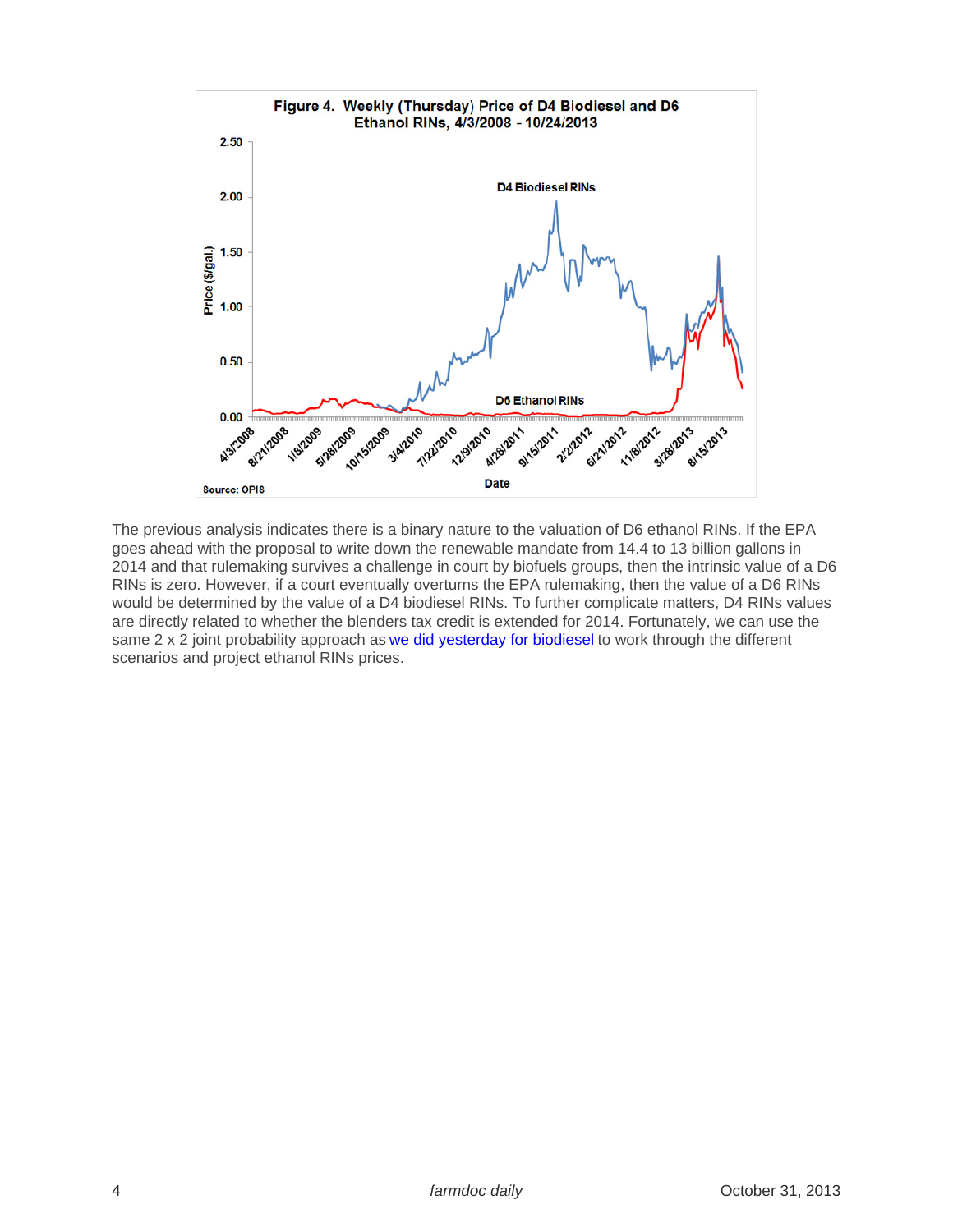The table below uses the same equal probability starting point as in yesterday's post:

| <b>Probabilities</b> |     |      |                     | Intrinsic RINs Value         |            |
|----------------------|-----|------|---------------------|------------------------------|------------|
|                      |     |      | Tax Credit Extended |                              |            |
| Court                |     | Yes  | Νo                  | Tax Credit Extended<br>Court |            |
| Jpholds              |     | 15   | 0.5                 | Jpholds<br>Yes<br>N٥         |            |
| Yes                  | 0.5 | ว 25 | 0.25                | Yes                          | RINs Price |
| Νo                   | 0.5 | 25   | 1 25                | No                           |            |

The rows in the left panel represent the two possible outcomes of a court ruling on the 2014 EPA rules, yes they are upheld or no they are struck down. The columns represent the two possible outcomes for extension of the blenders tax credit to 2014, yes it is extended and no it is not extended. The four innermost cells in the left panel represent the four possible joint outcomes. For example, the upper-left cell represents the outcome of a court upholding the 2014 rules and an extension of the tax credit for 2014. Since the court and tax credit decisions can reasonably be assumed to be independent events, the joint probabilities for the four combinations of outcomes are found by simply cross-multiplying the relevant yes/no probabilities for each cell. Since the yes/no probabilities are all assumed in this example to be 0.5, the joint probabilities are all 0.25 (0.5 x 0.5). The intrinsic values in the first row of the right panel are zero to reflect scenarios where the 2014 EPA rules are upheld and the intrinsic values in the second row assume the court ruling is overturned, which implies that D6 RINs are valued as D4 RINs. The intrinsic values in the second row are the same as those used to value biodiesel RINs yesterday and correspond to a total RFS biodiesel mandate of 2.21 billion gallons in Figure 5 (re-presented from yesterday's post). By multiplying the joint probabilities by the payoffs we can determine the "actuarially fair" price for a D6 RINs today:

 $$0.72 = (0.25 \times $0.00) + (0.25 \times $0.00) + (0.25 \times $1.10) + (0.25 \times $1.77).$ 

This set of assumptions predicts a D4 RINs price of \$0.72 per gallon, which can be compared to D6 RINs prices actually traded in the market in recent days, in the range of \$0.22 to \$0.26 per gallon. The calculated price is about three times the prices that have been trading in the market, similar to what was found yesterday for D4 RINs.



The next step is to re-weight the possible outcomes by different probabilities to see what changes are required to better reflect market prices. The table below presents the same joint probability analysis using